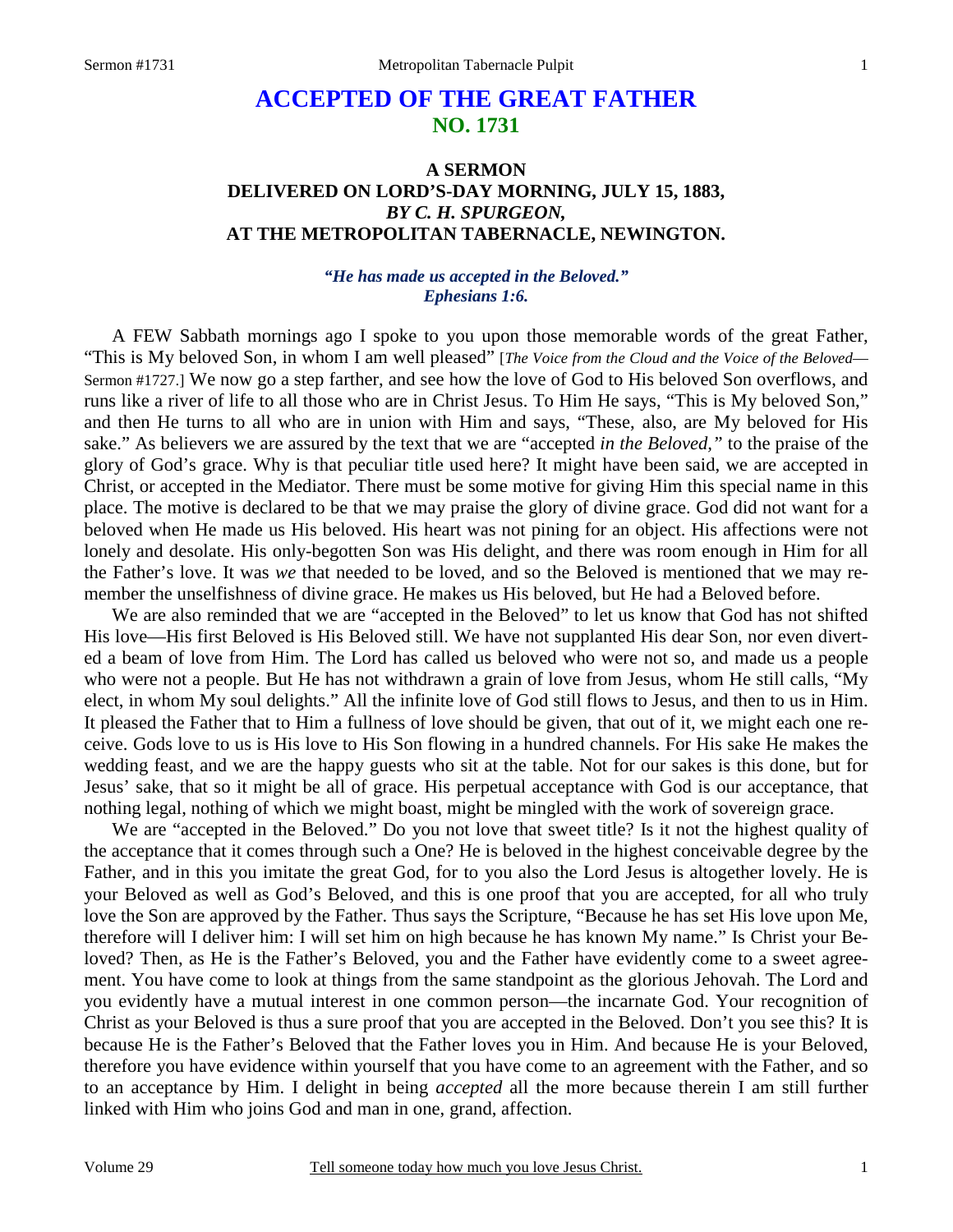God's love of His dear Son covers all believers, as a canopy covers all who come beneath it. As a hen covers her chickens with her wings, so God's love to Christ, covers all the children of promise. As the sun shining forth from the gates of the morning gilds all the earth with golden splendor, so this great love of God to the Well-beloved, streaming forth to Him enlightens all who are in Him. God is so boundlessly pleased with Jesus that in Him He is altogether well pleased with us. Oh, the joy of this blending of our interests with those of the Well-beloved! I scarcely know where I am borne, even by a single word of my precious text.

 Let this stand for our preface, and now let us come close to our subject, upon which I do not desire so much to preach myself, as to lead you individually to meditate, and personally to feed. I would much rather put the text into your mouths as a sweet fruit from the garden of the Lord, most mellow and ripe, than be judged myself to handle it well. I seek not to exhibit my own skill in words, but I long that you may be refreshed with the marrow and fatness of this choice word. I desire that you may this morning experientially enjoy the precious drop of honey from the rock Christ Jesus, which is contained in the four words—"Accepted in the Beloved." Oh that the Holy Spirit may make you enter into the treasures which they contain!

**I.** I will begin by treating the text by way of CONTRAST. Brethren and sisters, the grace of God has made us to be this day "accepted in the Beloved." But it was not always so. As many of us as have, through grace, believed in Christ, we are now, to a certainty, at this very moment "accepted in the Beloved," but in times past it was very different. It is not a matter of question, nor of imagination, nor of sentiment, but a matter of fact, declared by the Holy Spirit Himself, that the Lord has "made us accepted in the Beloved." But it was far otherwise a little while ago. What a contrast is our present condition of acceptance to our position under the law through Adam's fall. By actual sin we made ourselves to be the very reverse of accepted, for we were utterly refused. It might have been said of us, "Reprobate silver shall men call them, because God has rejected them." Our way was contrary to God's way. Our thoughts were not His thoughts, and our hearts were not according to His heart. Oh, if He had dealt with us then, according to our sins what would have become of us? At that time we were condemned, "condemned already," because we had not believed on the Son of God. We had no acceptableness before God. He could take no complacency in us. His pure and holy eyes could not look upon us; we were so full of everything that provoked Him to jealousy. But now we are, (oh, let me pronounce it like music!), "Accepted in the Beloved." The criminal is now a child, the enemy is now a friend, the condemned one is now justified. Mark, it is not said that we are "acceptable," though that were a very great thing, but we are actually accepted*.* It has become not a thing possible that God might accept us, but He has accepted us in Christ. Lay this to your soul, and may it fill you with delight. The Lord has chosen you. He has received you to Himself, and set His love upon you, and His delight is now in you now. What a contrast from what you were a season ago in your own consciousness, in your own judgment. Refresh your memories a little. If you passed through the same state of mind as I did, you loathed your very selves in the sight of God. You felt that God must abhor you, for you abhorred yourselves. You saw sin to be exceedingly sinful, and that sinful thing was permeating your entire being, saturating your thoughts, putrefying your aims, making you to be corrupt and offensive in the sight of the Most High. I know I felt that if the Lord swept me away with the broom of destruction, and cast me into the lowest hell, I well deserved it. But now that condemnation is no more to be dreaded. We receive not the spirit of bondage, but the spirit of adoption. Lift up your eyes out of the thick darkness, and behold the light. You, who in your own judgment were cast away forever, you, who thought that the Lord would never be favorable to you, nor blot out your sins, are this day accepted, "accepted in the Beloved." No contrast could be more sharp and clear, and no reflections could be more joyful than this contrast suggests to the heart.

 Think, again, of the contrast between what you are now and what you would have been had not grace stepped in. Left out of Christ as we then were, we might at this time have been going from sin to sin, reveling and rioting in it, as so many do. We might at this moment have been sinning with a high hand, finding even in the Sabbath Day a special opportunity for double transgression. In our daring re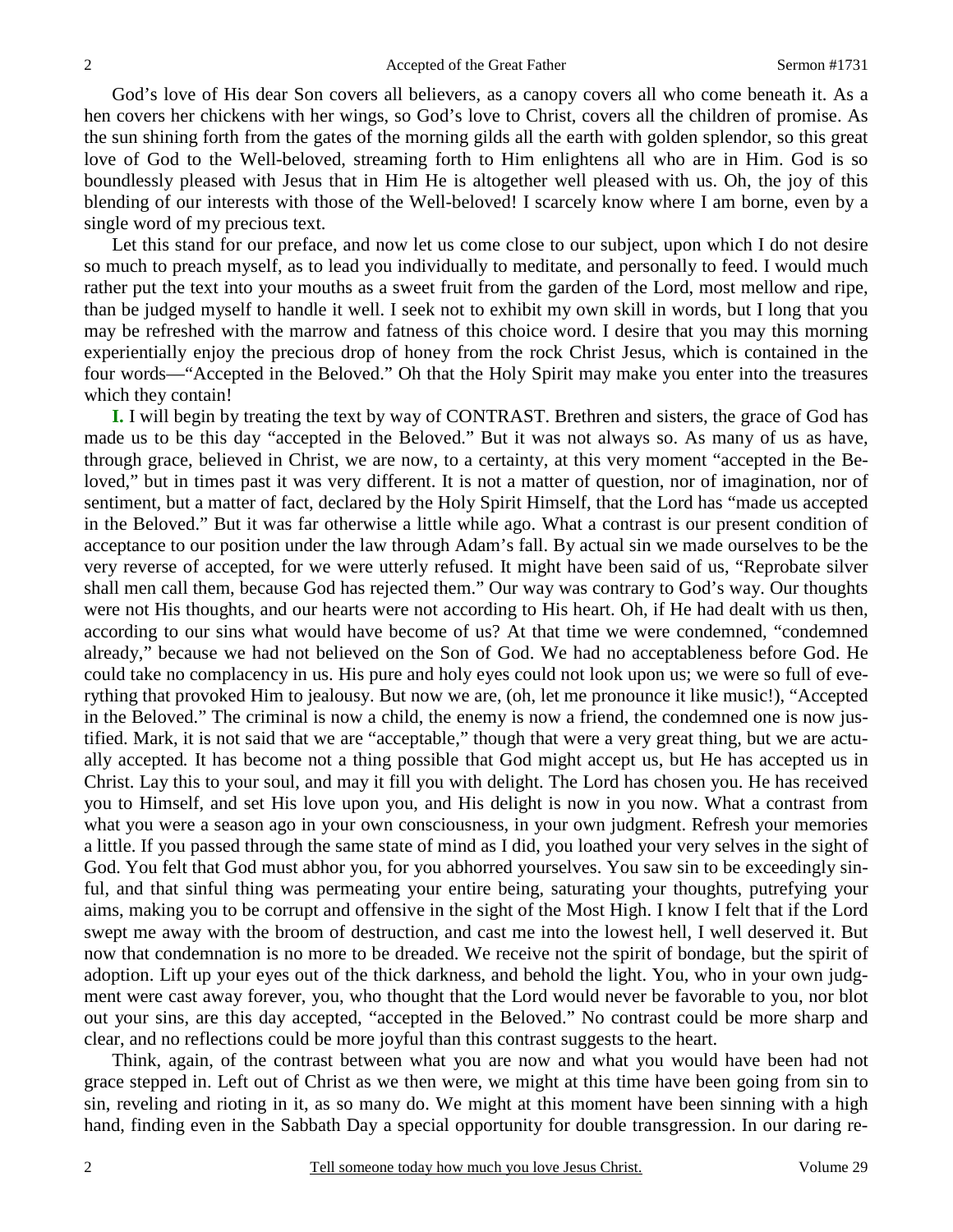bellion we might have been crying, "The better the day the better the deed," and so might have shown how completely we had thrown off the yoke of allegiance to the great King. Yes, by this we might have been dead, as the result of our own sins. The measure of our iniquity might have been full, and we might have been in hell. Be startled, my soul, at this thought, that nothing but infinite long-suffering has kept you out of the pit that is bottomless, "where their worm dies not, and their fire is not quenched." But, brothers and sisters, we are not in hell, and what is more, we never shall be, for those iron gates can never close upon a soul that is "accepted in the Beloved," and that is our condition now. We have fled for refuge to the hope set before us, and now no more need we be in terror of the great white throne and the righteous Judge, and the stern sentence, "Depart, you cursed." Clinging to the cross, and beholding ourselves covered with the righteousness of Christ, we know that we are saved, and what is far more, we are *accepted*. This blessed fact is true of those who might have been among the damned. Our laments might have been going up today amidst the wailings of the wretched who are eternally cast away from hope. And now, instead thereof, we lift the joyful song of praise unto our God, and bless and magnify His name in whom this day we are accepted this day. Oh, my soul, sing your own song to your Beloved—

> *"Just as You are—how wondrous fair, Lord Jesus, are all Your members! A life divine to them is given— A long inheritance in heaven. Just as I was I came to You, An heir of wrath and misery! Just as You are before the throne, I stand in righteousness Your own. Just as You are—nor doubt, nor fear, Can with Your spotlessness appear; Oh timeless love! As You, I'm seen, The righteousness of God in Him."*

One more point I cannot quite pass over, and that is, the contrast between what we now are and all we ever could have been in the most favorable circumstances apart from the Beloved. If it had been possible for us out of Christ to have had desires after righteousness, yet those desires would all have run in a wrong direction. We should have had zeal of God, but not according to knowledge, and so, going about to establish our own righteousness, we would not have submitted ourselves to the righteousness of God. We would have been weaving a righteousness of our own with heavy labor, which would have proved no better when completed, than a cobweb that could never conceal our nakedness. At this moment the prayers we offered would never have been received at the throne. The praises we presented would have been unsavory unto God. All that we could have aimed to accomplish in the matter of good works, had we striven to our utmost, would have been done in willfulness and pride, and so must necessarily have fallen short of acceptance. We should have heard the voice of the Eternal saying, "Bring no more vain oblations; incense is an abomination unto Me," for out of Christ our righteousness is as unacceptable as our unrighteousness, and all our attempts to merit acceptance increase our unworthiness. Oh, strive as you will, you self-righteous, labor as you may after a righteousness of your own, what can come of it but confusion? Why is it that the people labor as in the very fire? This shall they have at the Lord's hands they shall lie down in sorrow. The bed is shorter than a man may stretch himself on it, and the covering is narrower than what a man may wrap himself in it. Woe unto the man who is out of Christ, wherever he may be. In any case the wrath of God abides on him. But we are not out of Christ, we are not striving in vain, we are not spending our strength for nothing, for here is the blessed contrast, we are "accepted in the Beloved."

 A touch of the black pencil brings out the bright lights, and therefore I have laid on these shades. Such were some of you, but now you are washed; now you are sanctified; now you are justified; now you are "accepted in the Beloved." All glory be unto the grace by which we have received this heavenly benefit.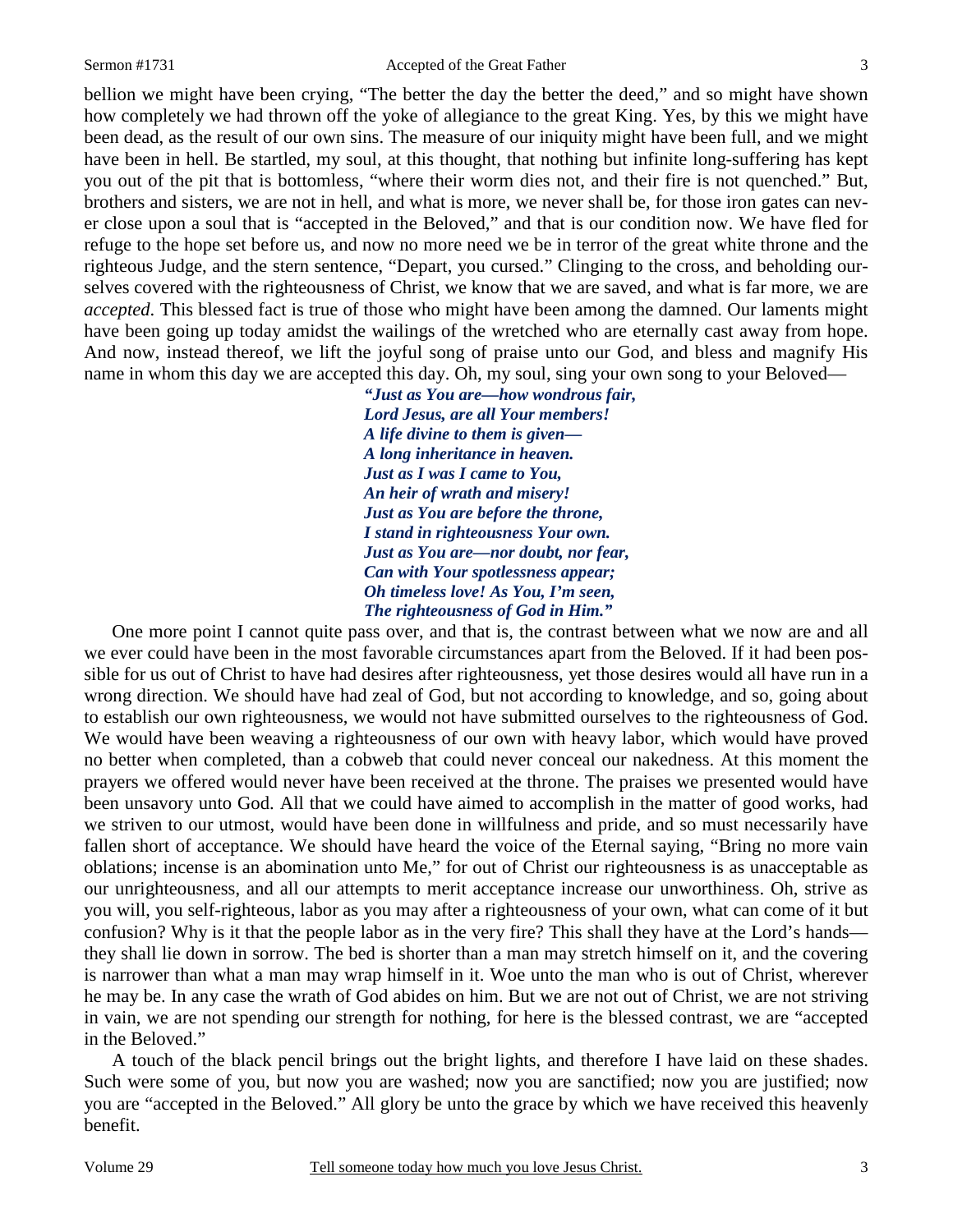**II.** Secondly, we will say a little by way of EXPLANATION, that the text may sink yet deeper into your hearts, and afford you richer enjoyment. Remember, brethren, that once, we were pitied of God as poor, lost, self-destroyed creatures that were in a degree hopeful. We were chosen of God while in that pitiable condition, and although forlorn, wretched, and ruined, yet were we marked by His electing love—this was still more encouraging. Then came a time of dealing with us, and we were pardoned, our transgressions were put away, we were renewed in the spirit of our minds by the Holy Spirit. The righteousness of Christ was imputed to us, and at length burst forth the light of this word, "He has made us accepted in the Beloved." Much went before this, but, oh, what a morning without clouds rose upon us when we knew our acceptance and were assured of it. Acceptance was the watchword, and had troops of angels met us, we should have rejoiced that we were as blest as they.

 Understand that this acceptance comes to us entirely as a work of God—"He *has made* us accepted in the Beloved." We never made ourselves acceptable, nor could we have done so, but He that made us first in creation, has now made us new by His grace, and so has made us accepted in the Beloved.

 That this was an act of pure grace there can be no doubt, for the verse runs thus, *"Wherein* He has made us accepted in the Beloved"—that is, in His grace. There was no reason in ourselves why we should have been put into Christ, and so accepted. The reason lay in the heart of the Eternal Father Himself. He will have mercy on whom He will have mercy, and by this will we were saved. To the great First Cause we must always trace the motive for our acceptance. Grace reigns supreme. It is a gracious acceptance of those who but for grace had been rejected. Notice this, and dwell upon the truth, glorifying God therein. Again, our acceptance is *"in the Beloved."* It is only as we are in Christ that we are accepted. Let no man steal out of Christ, and then say, "God has accepted me." Nothing of the kind, if the Lord views you apart from Christ, whoever you may be, you are a thing to be consumed and not to be accepted. "In the Beloved," that is, as it were, within the gates of the city of refuge. You must abide within that wall of fire of which the cross is the center, or else you are not accepted. You must remain within the arms of the Well-beloved, living in the very heart of Christ, and then you shall know yourself to be "accepted in the Beloved." For Christ's sake, and because you are a part of Him, you shall be approved of the Father. He has taken you into covenant union so that you can say with the favored apostle, "Truly our fellowship is with the Father and with His Son Jesus Christ." Therefore the Father accepts you, because He cannot dissociate you from His Son or His Son from you, nor think of Christ without you or of you without Christ. Therefore it is you are, "accepted in the Beloved." That explains the words.

The following remarks may make the sense somewhat more transparent. No man, my brethren, can be accepted of God while he is guilty of sin, so that our acceptance in the Beloved involves the fact that our sin at this moment is forever put away. Our unrighteousness is covered, and therefore we are free from condemnation, and we are accepted. Realize this truth. It does not require any oratory to set it forth. It needs only that your faith should fully apprehend it. Realize that you are forgiven today. With your eyes upon the wounds of Christ, say unto your soul by the Spirit, "I am without spot or wrinkle in the sight of God, for Christ has washed me whiter than driven snow." He has said of His people, "You are clean every whit." Rejoice in this. You could not be accepted if He had not made you clean, for the filthy are not accepted of the Lord.

 Neither could God accept a man devoid of righteousness. A mere colorless person, whose sin was forgiven, but who had no righteousness, could not be acceptable with Him. I cannot suppose the existence of such a being. But if there were such, he would be like one who was neither cold nor hot, and must be spued out of God's mouth. He that is accepted with God must be positively righteous. Very well, then, if He has made believers "accepted in the Beloved," they that believe in Christ are righteous in the sight of God. Mark you they are not righteous with a sham righteousness, an imaginary, fictitious righteousness. No, the righteousness which is of faith is the most real righteousness under heaven. The righteousness of works may be questioned, but the righteousness of faith cannot be, for it is the righteousness of God Himself. Now drink that in. Do not let me hold it up, and show you what a draught it is,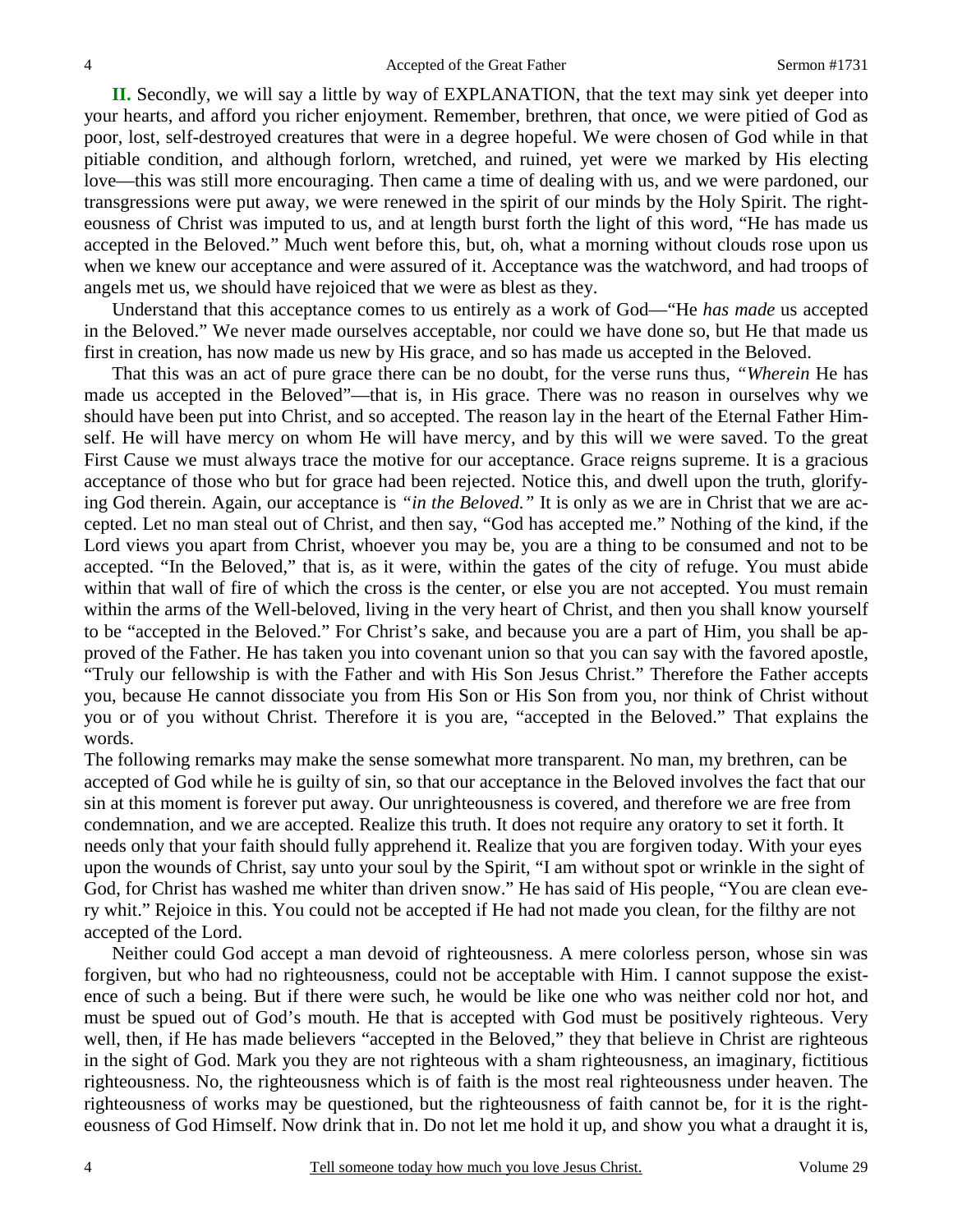but drink it up for yourselves. You are righteous in Christ, or else you could not be accepted. Sin is gone, and righteousness is positively yours.

 Now to come back again; if we are indeed "accepted *in the Beloved,"* does it not show how close, how real our union with the Beloved must be? Do we even share in Christ's acceptance with God? Then we are one with Him in everything. Here is a father who has no particular interest in such-and-such a woman, but his son takes to himself that woman to be his wife, and now the loving father says, "That woman is my daughter," and so she is received into his love for his son's sake. He says to her, "You are my dear son's wife; therefore you are my daughter, and dear to me, and welcome to my house at any time." Thus it is with the great God. He says to us, whom Christ has espoused unto Himself, that we may be His bride in blessed conjugal union forever and ever. "Come to My heart, My children, for He is My Son and I love you for His sake; I accept you in Him." Is not that a wonderful union, closer than the marriage bond, which causes us to share in Christ's righteousness, so that the holy God can say to us who are sinful by nature, "You are acceptable to Me because of your connection with My Son"? If a woman of base character were married to the best of men, it would not make her acceptable. A father would scarcely know what to do with such a daughter-in-law. We would try and carry out our relationship as far as we could with all kindness, but we could hardly say that such a person brought into our family by marriage would be acceptable to us. But, oh, the Lord sees His people so wrapped up in Christ that He must accept them in Him. If I accept a man, I cannot quarrel with his little finger. If I accept a man, I accept his whole body, and so, since the Father accepts Christ, He accepts every member of His mystical body. If I am one with Christ, though I am but as it were only the sole of His foot, and exposed often to the mire of the streets, yet, because the glorious Head is accepted, the meanest member joined in living union to that Head is accepted, too. Is not this glorious? Can you get a firm hold of it? Unless you intelligently grasp its full significance you will not heartily enjoy this unspeakable privilege. But if your faith receives and welcomes it, you will not need any further explanation. "You are accepted in the Beloved," and it is clear that there is a blessed union between you and Christ. The acceptance which the Father gives to Christ, He gives to you. Now, see if you can measure it. How acceptable is Christ to God? Must it not be an infinite acceptance? For it is an infinite Being infinitely accepting an infinitely holy and well-pleasing One, and then accepting us who are in Him with the same acceptance. Oh, how acceptable is every believer to the eternal Father in Christ Jesus!

**III.** Can we go a step farther? Will the Holy Spirit help us while I say a few words by way of EN-LARGEMENT? If we are "accepted in the Beloved," then, first, our persons are accepted. We ourselves are well-pleasing to Him. God now looks upon us with pleasure. Once He said of men that it repented Him that He had made them, but now when He looks at His people, He never repents that He made us. He is glad He made us. He takes delight in us. Look at your own children. Sometimes they grieve you, but still you are pleased with them. It is a pleasure to have them near you, and if they are long out of your sight, you grow anxious about them. They are coming home for their holidays soon. They are glad to return home, and I am sure their mothers are glad at the thought of seeing them again. Our Father is as truly pleased with us. Our very persons are accepted of God. He delights in us individually. He thinks of us with joy, and when we are near to Him, it gives pleasure to His great heart.

 Being ourselves accepted, the right of access to Him is given us. When a person is accepted with God, he may come to God when he chooses. He is one of those sheep who may go in and out and find pasture. He is one of those courtiers who may come even to the royal throne and meet with no rebuff. No chamber of our great Father's house is closed against us. No blessing of the covenant is withheld from us. No sweet smile of the Father's face is refused us. He that accepted us gives us access into all blessings. "See, I have accepted you concerning this thing also." You remember the story of King Ahasuerus and his poor trembling spouse Esther, how she ventured in at peril of her life, for if her royal lord and master did not stretch out the golden scepter, the guards that stood about the throne would cut her down. The queen, royal though she was, dared to come unbidden into the despot's presence, but today, when you and I come to God, we have no fear of that kind because we are accepted first. He has already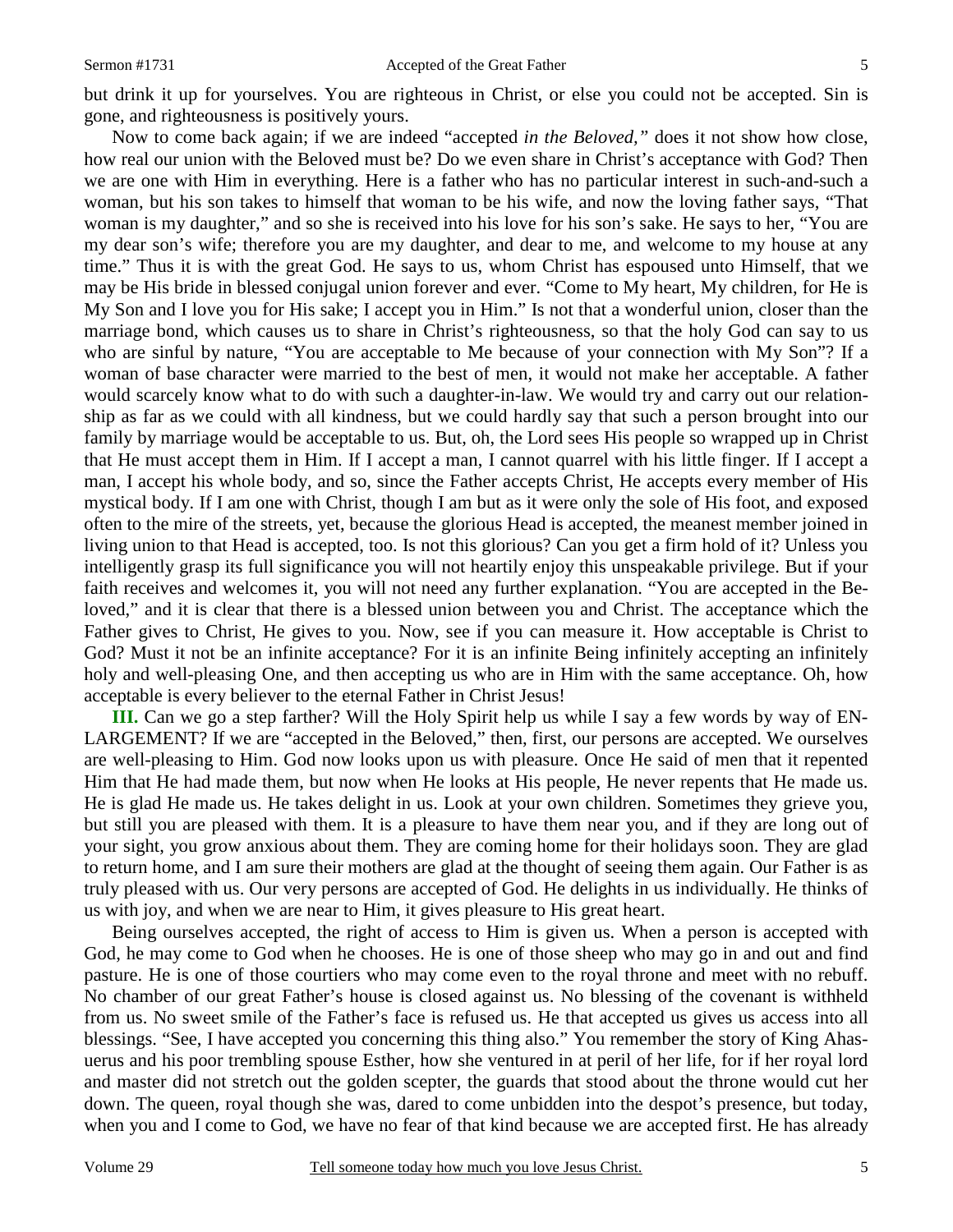stretched out to us the golden scepter, and He bids us come boldly. All is well between us and Him. We have access with boldness into this grace in which we stand.

 And being accepted ourselves, our prayers are also accepted. Children of God, can you sincerely believe this? Do you not sometimes pray as if you were beggars in the street, pleading with unwilling persons to give you a gratuity of coppers? I believe many children of God do so, but when we know we are "accepted in the Beloved," we speak to God with a sweet confidence, expecting Him to answer us. To us it is no surprise that our heavenly Father should hear our prayers. He does it so often and so generously that we expect Him to do so always. It is a way of His to hear the prayers of the Well-beloved. When unaccepted men pray, they pray unaccepted prayers. But when accepted men plead with God, He says, "In an acceptable time have I heard you, and in a day of salvation have I succored you." When God delights in men, He gives them the desires of their hearts. Oh, the splendor of that man's position who is "accepted in the Beloved!" To him the Lord seems to say, "Ask what you will and it shall be given you, not only to the half of My kingdom, but My kingdom itself shall be yours, you shall sit with Me upon My throne." Oh, the blessedness of being "accepted in the Beloved," because the acceptance makes our prayers to be as sweet incense before the Lord!

 It follows then, as a pleasant sequence, that our gifts are accepted, for those who are accepted with God find a great delight in giving of their substance to the glory of His name. I know that when money is needed for the church of God and one of the brethren goes round to collect the offerings, the subjects of the kingdom are apt to say, "Here comes the tax-gatherer again." Yes, that is what the subjects say. Oh, but when the children are about, they cry, "Here is another opportunity of presenting an offering to our Father, a welcome occasion of proving that our love to Him is pure, without greed or grudging." They clap their hands to think that they may come before the Lord with their sacrifices. Their only question is, "Will He accept it? Oh, what would I not give if I did but know that He would accept it?" Many a poor woman will take her two mites, and not more stealthily than joyfully cast them into the treasury, as she says, "Will He really accept them when dropped into the offering box? Will He even know about them?" And some of God's children get schemes into their heads of doing great things for God, but they say, "May I not after all be working for myself? May it not be that pride and vain-glory so leaven my labors that 'the odor of a sweet smell,' like to that 'acceptable sacrifice' which the Philippians presented, will be all a-wanting." No, my friends, my helpers in every good work, you need not ask that question if He has accepted you, for the accepted man brings an accepted offering. It is wonderful how God sees good things in His people where we cannot see them. He saw in Abijah some good thing towards the Lord God of Israel when, perhaps, no one else saw it. Mistress Sarah once made a rather naughty speech, yet there was one good word in it. I doubt very much if any one of us would have been quick enough to discern it. Yet the Holy Spirit picked out that one word, and put it into the New Testament to her praise. She spoke unbelievingly as to her bearing a child at her advanced age, though the promise was announced that she should bring forth a son. She said, "Shall it be, I being old, my lord being old also?" This was a bad speech, but we are somewhat startled to read in the New Testament, "As Sarah also obeyed her husband, calling him lord." If God can find a speck of good in us, He will. Then let us try what we can do for Him. Here is a great lump of quartz, but if the Lord can see a grain of gold, He will save the quartz for the sake of it. He says, "Destroy it not, for a blessing is in it." I do not mean that the Lord deals thus with all men. It is only for accepted men that He has this kind way of accepting their gifts. Had you seen me, when a young man, and an usher, walking through the streets with rolls of drawings from a boys' school, you would have guessed that I considered them of no value and fit only to be consigned to the fire. But I always took a great interest in the drawings of my own boy, and I still think them rather remarkable. You smile, I dare say, but I do so think, and my judgment is as good as yours. I value them because they are his, and I think I see budding genius in every touch. But you do not see it because you are so blind. I see it since love has opened my eyes. God can see in His people's gifts to Him and their works for Him a beauty which no eyes but His can perceive. Oh, if He so treats our poor service, what shouldn't we do for Him? What zeal, what cheerfulness should stimulate us! If we are ac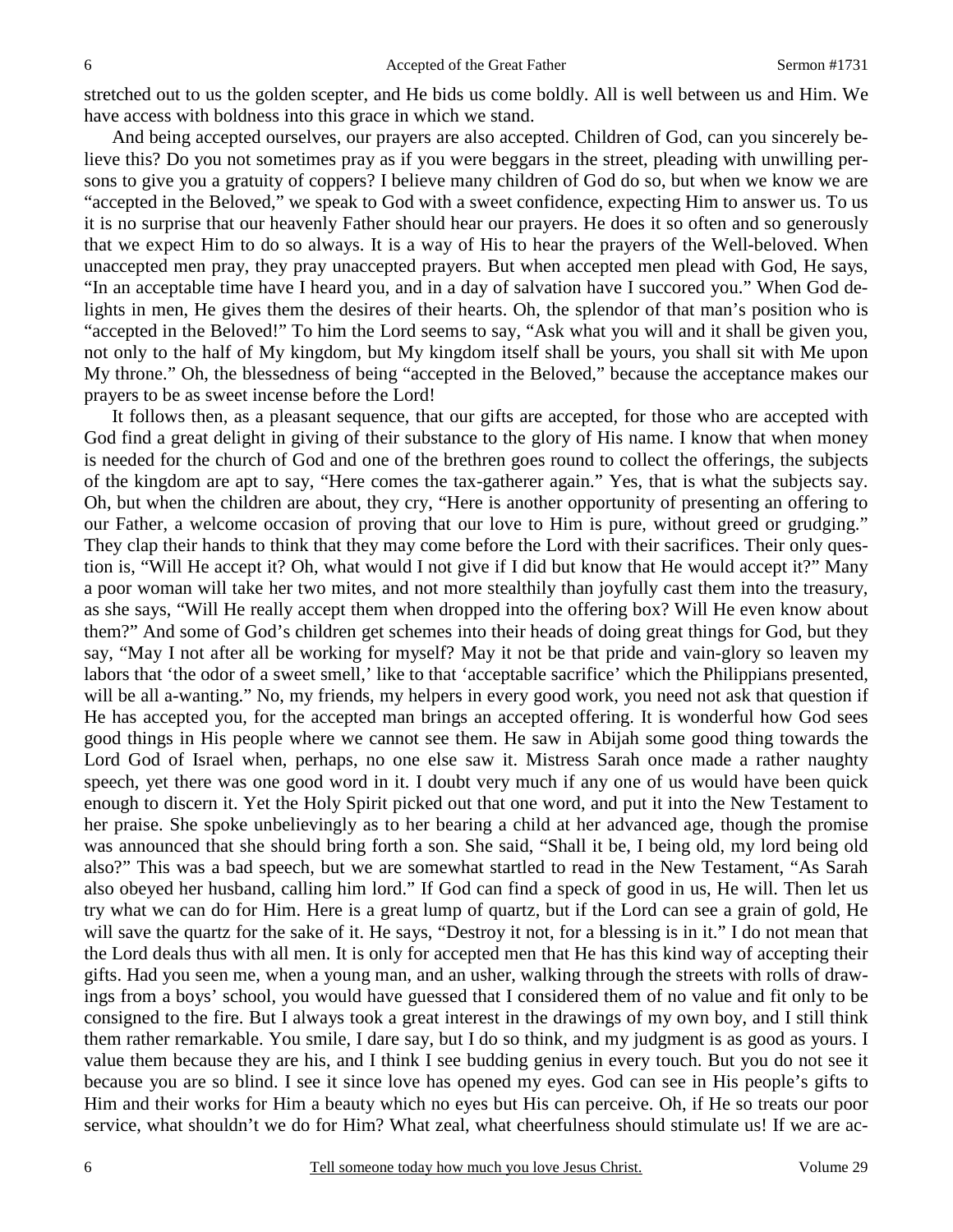cepted, our sacrifices shall be acceptable. The Almighty will permit us to be called His servants, and we shall find His blessing resting on all that we do. If the tree is good, the fruit is good. As is the man so is his strength, and as is his prestige, so is his power. "Accepted in the Beloved" has for its accompaniment, "God has accepted your works."

**IV.** We have thus pursued our train of thought in a contrast, an explanation, and an enlargement. Let us now indulge in a few REFLECTIONS.

 "Accepted in the Beloved." May not each believer talk thus with himself—I have my sorrows and grief, I have my aches and pains, and weaknesses, but I must not repine, for God accepts me. Ah me! How one can laugh at griefs when this sweet word comes in, "accepted in the Beloved." I may be blind, but I am "accepted in the Beloved." I may be lame, I may be poor, I may be despised, I may be persecuted, I may have much to put up with in many ways, but really these troubles of the flesh count for little or nothing to me since I am "accepted in the beloved."

 I have to mourn over a multitude of infirmities and imperfections, and there is never a day but what when night comes on I have repenting work to do, and feel compelled to fly to the precious blood again for a renewed sense of pardon. Yes, but I am "accepted in the Beloved." Ah me, I have been struggling with this evil and that, and I hope I have got the victory, though I have had many a wound in the battle. Yes, but I am "accepted in the Beloved." I have just now been blaming myself for my shortcomings, and mourning over my many slips and failures, yes, but I am "accepted in the Beloved." I am speaking for you, or at least I am trying to interpret your meditations. I want you to let this blessed fact go down sweetly with you, that whatever may be the trials of life, whatever the burdens that oppress you, whatever the difficulties of the way, whatever the infirmities of the body, whatever the frailties of the mind, yet still, as being "in the Beloved" you are accepted. Oh, will you not be accepted when you stand where golden harps ring out perpetual hallelujahs? Where every robe is spotless, and every heart is sinless? Yes, but you will not be a jot more accepted, *then*, than you are now, in all this noise, strife and turmoil of everyday life, you are, "accepted in the Beloved" *now* Is not this present grace in the highest perfection? What more can you have till you behold the unveiled face of infinite Love. Drink down that truth, I pray you.

 Let a further reflection be added also to the sweetness of your enjoyment. Think of whom it is that accepts you. It is no common person who admits us to his favor. It is the God whose name is Jehovah, The jealous God. "Holy, holy, holy," cry the seraphim unceasingly, and nothing that is defiled can ever enter His palace gates, nor can His heart endure the thought of iniquity, and yet it is He that has accepted you. Did your brethren cast you out? Did your friend condemn you? Did your own heart accuse you? Did the devil roar against you? What does it matter, for He has accepted you? "Who shall lay anything to the charge of God's elect? It is God that justifies. Who is he that condemns?" He has made us "accepted in the Beloved," and if that is so, we need not fear what men can do to us.

 Now, just think again, He has made you "accepted it the Beloved." He that is God has accepted you in Christ. Would you have liked any other way of acceptance one half as well? For my part, I had infinitely rather receive everything through Christ than reach it from myself. Mercy seems so much sweeter and better from the fact that it all comes from the dear, pierced hand. If I were this day accepted in myself, I should fear that I might lose my acceptance, for I am a poor, changeable being. But if I am "accepted in the Beloved," then the Beloved will never change, and I always must and shall be accepted, come what may. Is not this a word to die with? We will meet death and face his open jaws with this word, "Accepted in the Beloved." Will not this be a word to rise with amidst the blaze of the great judgment day? You wake up from your tomb, lift up your eyes, and before you gaze upon the terrors of that tremendous hour, you say, "I am accepted in the Beloved," what can fill you with alarm? Forever and ever, as the cycles of eternity revolve, will not this be the core and center of heaven's most supreme bliss, that we are still "accepted in the Beloved"? I hear strange theories nowadays of what may happen to the saints. They tell us sinners will die out, or be restored, or something else, for they are not content with the Scripture's teaching of eternity, but they must invent strange notions about the punishment of